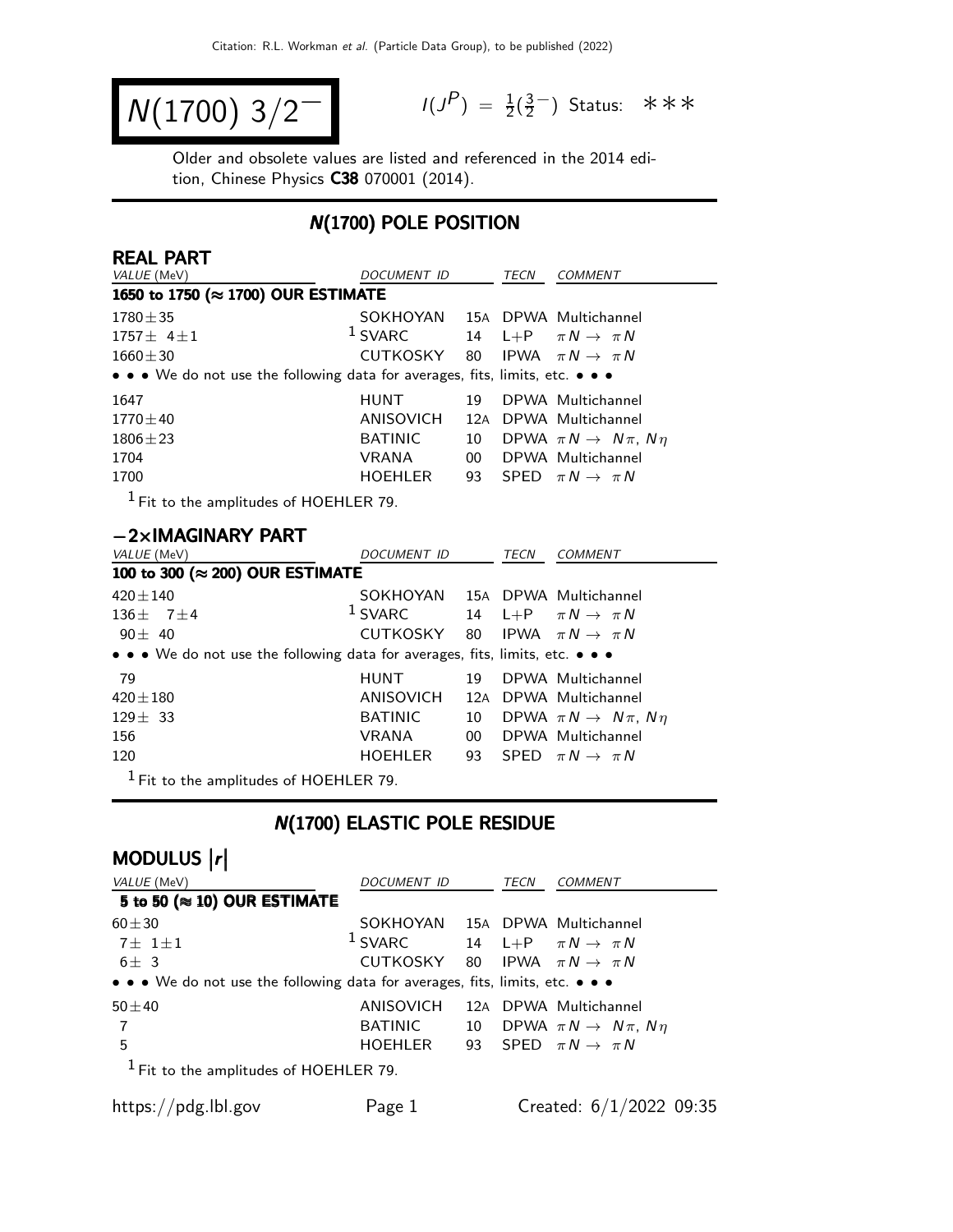| <b>PHASE <math>\theta</math></b>                                              |                                            |    |      |                                           |
|-------------------------------------------------------------------------------|--------------------------------------------|----|------|-------------------------------------------|
| VALUE $(^\circ)$                                                              | DOCUMENT ID                                |    | TECN | <b>COMMENT</b>                            |
| $-120$ to 0 ( $\approx -90$ ) OUR ESTIMATE                                    |                                            |    |      |                                           |
| $-115 \pm 30$                                                                 | SOKHOYAN 15A DPWA Multichannel             |    |      |                                           |
| $-113\pm 41\pm 2$                                                             | $1$ SVARC                                  |    |      | 14 L+P $\pi N \rightarrow \pi N$          |
| $0 + 50$                                                                      | CUTKOSKY 80 IPWA $\pi N \rightarrow \pi N$ |    |      |                                           |
| • • • We do not use the following data for averages, fits, limits, etc. • • • |                                            |    |      |                                           |
| $-100\pm 40$                                                                  | ANISOVICH                                  |    |      | 12A DPWA Multichannel                     |
| $-34$                                                                         | BATINIC                                    | 10 |      | DPWA $\pi N \rightarrow N \pi$ , $N \eta$ |
| $1$ Fit to the amplitudes of HOEHLER 79.                                      |                                            |    |      |                                           |

# N(1700) INELASTIC POLE RESIDUE

The "normalized residue" is the residue divided by  $\Gamma_{pole}/2$ .

|                | Normalized residue in $N\pi \to N(1700) \to \Delta \pi$ , S-wave              |  |  |
|----------------|-------------------------------------------------------------------------------|--|--|
| <b>MODULUS</b> | PHASE (°) DOCUMENT ID TECN COMMENT                                            |  |  |
|                | $0.33 \pm 0.10$ -70 $\pm$ 25 SOKHOYAN 15A DPWA Multichannel                   |  |  |
|                | • • • We do not use the following data for averages, fits, limits, etc. • • • |  |  |
|                | $0.34 \pm 0.21$ -60 $\pm$ 40 ANISOVICH 12A DPWA Multichannel                  |  |  |
|                | Normalized residue in $N\pi \to N(1700) \to \Delta \pi$ , D-wave              |  |  |
|                | MODULUS PHASE (°) DOCUMENT ID TECN COMMENT                                    |  |  |
|                | $0.10 \pm 0.06$ 75 $\pm$ 30 SOKHOYAN 15A DPWA Multichannel                    |  |  |
|                | • • • We do not use the following data for averages, fits, limits, etc. • • • |  |  |
|                | $0.08 \pm 0.06$ 90 $\pm$ 35 ANISOVICH 12A DPWA Multichannel                   |  |  |
|                | Normalized residue in $N\pi \rightarrow N(1700) \rightarrow N\sigma$          |  |  |
|                | $\textit{MODULUS}$ PHASE (° ) DOCUMENT ID TECN COMMENT                        |  |  |
|                | $0.13 \pm 0.08$ -100 $\pm$ 35 SOKHOYAN 15A DPWA Multichannel                  |  |  |
|                | Normalized residue in $N\pi \rightarrow N(1700) \rightarrow N(1440)\pi$       |  |  |
|                | $MODULUS$ PHASE $(°)$ DOCUMENT ID TECN COMMENT                                |  |  |
|                | $0.13 \pm 0.05$ 40 $\pm$ 35 SOKHOYAN 15A DPWA Multichannel                    |  |  |
|                | Normalized residue in $N\pi \to N(1700) \to N(1520)\pi$ , P-wave              |  |  |
|                | MODULUS PHASE (°) DOCUMENT ID TECN COMMENT                                    |  |  |
|                | $0.07 \pm 0.03$ 160 $\pm$ 45 SOKHOYAN 15A DPWA Multichannel                   |  |  |

## N(1700) BREIT-WIGNER MASS

| <i>VALUE</i> (MeV)                          | DOCUMENT ID                                | TECN | <i>COMMENT</i>       |
|---------------------------------------------|--------------------------------------------|------|----------------------|
| 1650 to 1800 ( $\approx$ 1720) OUR ESTIMATE |                                            |      |                      |
| $1653 \pm 5$                                | $1$ HUNT                                   |      | 19 DPWA Multichannel |
| $1800 \pm 35$                               | SOKHOYAN 15A DPWA Multichannel             |      |                      |
| $1675\pm25$                                 | CUTKOSKY 80 IPWA $\pi N \rightarrow \pi N$ |      |                      |
| $1731 \pm 15$                               | HOEHLER 79 IPWA $\pi N \rightarrow \pi N$  |      |                      |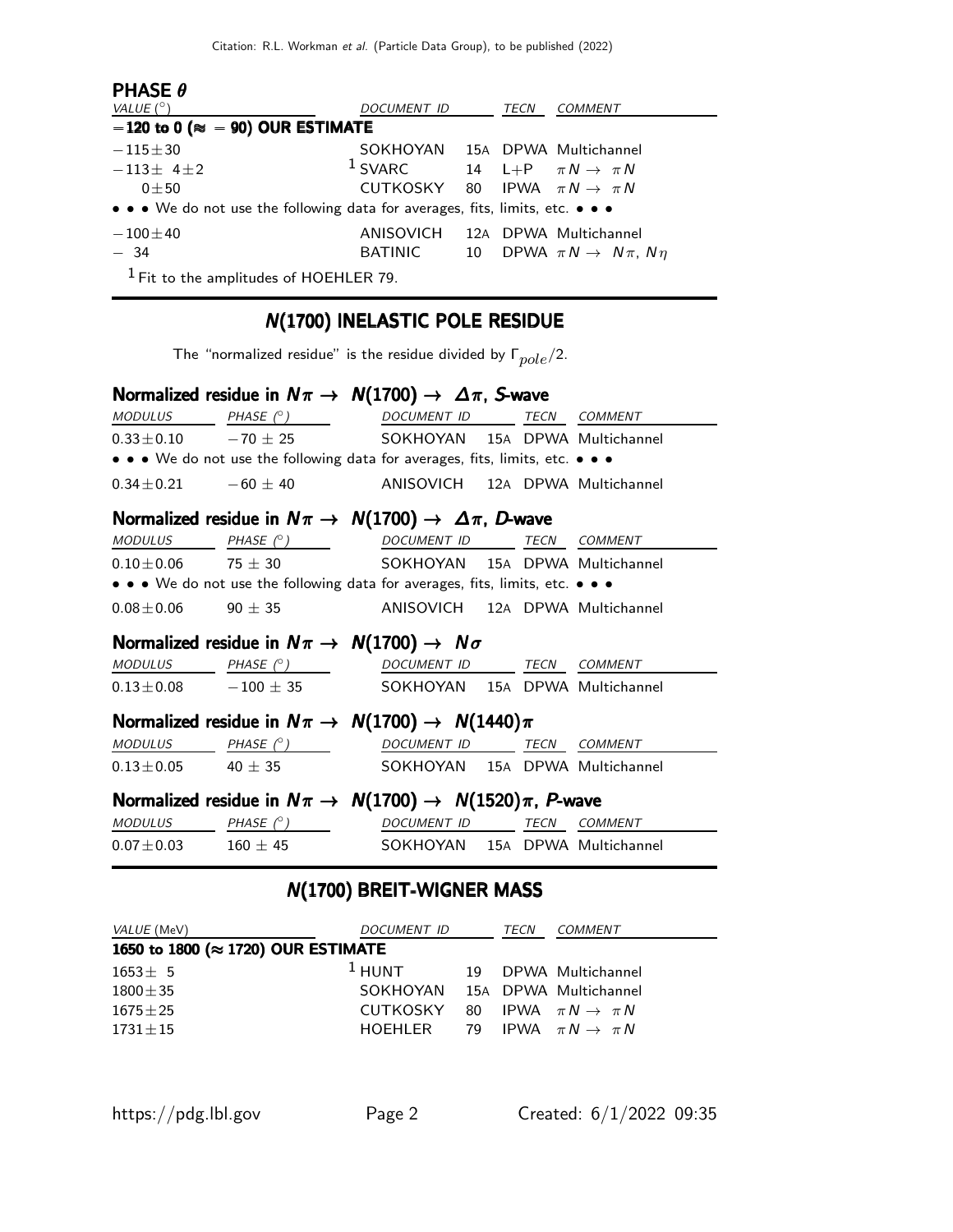• • • We do not use the following data for averages, fits, limits, etc. • • •

| $1790 + 40$         |         | ANISOVICH 12A DPWA Multichannel              |
|---------------------|---------|----------------------------------------------|
| $1665 \pm 3$        |         | $1$ SHRESTHA 12A DPWA Multichannel           |
| $1817 + 22$         | BATINIC | 10 DPWA $\pi N \rightarrow N \pi$ , $N \eta$ |
| $1736 + 33$         | VRANA   | 00 DPWA Multichannel                         |
| $1$ contract to $1$ |         |                                              |

1 Statistical error only.

### N(1700) BREIT-WIGNER WIDTH

| VALUE (MeV)                                                                   | DOCUMENT ID     |        | <i>TECN</i> | <b>COMMENT</b>                            |
|-------------------------------------------------------------------------------|-----------------|--------|-------------|-------------------------------------------|
| 100 to 300 (≈ 200) OUR ESTIMATE                                               |                 |        |             |                                           |
| $81 + 13$                                                                     | $1$ HUNT        | 19     |             | DPWA Multichannel                         |
| $400 \pm 100$                                                                 | SOKHOYAN        |        |             | 15A DPWA Multichannel                     |
| $90 \pm 40$                                                                   | <b>CUTKOSKY</b> | 80     |             | IPWA $\pi N \rightarrow \pi N$            |
| $110 \pm 30$                                                                  | HOEHLER         |        |             | 79 IPWA $\pi N \rightarrow \pi N$         |
| • • • We do not use the following data for averages, fits, limits, etc. • • • |                 |        |             |                                           |
| $390 + 140$                                                                   | ANISOVICH       |        |             | 12A DPWA Multichannel                     |
| $56 + 8$                                                                      | $^1$ SHRESTHA   | 12A    |             | DPWA Multichannel                         |
| $134 + 37$                                                                    | <b>BATINIC</b>  | 10     |             | DPWA $\pi N \rightarrow N \pi$ , $N \eta$ |
| $175 \pm 133$                                                                 | VRANA           | $00-1$ |             | DPWA Multichannel                         |
| <sup>1</sup> Statistical error only.                                          |                 |        |             |                                           |

#### N(1700) DECAY MODES

The following branching fractions are our estimates, not fits or averages.

|                       | Mode                                   | Fraction $(\Gamma_i/\Gamma)$ |
|-----------------------|----------------------------------------|------------------------------|
| $\Gamma_1$            | $N\pi$                                 | $7 - 17 \%$                  |
| $\Gamma_2$            | $N\eta$                                | $1 - 2 \%$                   |
| $\Gamma_3$            | $N\omega$                              | 10-34 %                      |
| $\Gamma_4$            | ΛK                                     | $1 - 2 \%$                   |
| $\Gamma_{5}$          | $N\pi\pi$                              | >89%                         |
| $\Gamma_6$            | $\Delta(1232)\pi$                      | 55-85 %                      |
| $\Gamma_7$            | $\Delta(1232)\pi$ , S-wave             | 50-80 %                      |
| $\Gamma_8$            | $\Delta(1232)\pi$ , D-wave             | $4 - 14%$                    |
| $\Gamma_{\mathsf{Q}}$ | $N \rho$ , S $=$ 3/2, S-wave           | $32 - 44 \%$                 |
| $\Gamma_{10}$         | $N\sigma$                              | $2 - 14 \%$                  |
|                       | $\Gamma_{11}$ $N(1440)\pi$             | $3 - 11 \%$                  |
|                       | $\Gamma_{12}$ $N(1520)\pi$             | $<$ 4 $%$                    |
| $\Gamma_{13}$         | $\rho \gamma$                          | $0.01 - 0.05 \%$             |
| $\Gamma_{14}$         | $\rho\gamma$ , helicity $=$ 1/2        | $0.0 - 0.024 \%$             |
| $\Gamma_{15}$         | $p\gamma$ , helicity $=$ 3/2           | $0.002 - 0.026 \%$           |
| $\Gamma_{16}$         | $n\gamma$                              | $0.01 - 0.13 \%$             |
|                       | $\Gamma_{17}$ $n\gamma$ , helicity=1/2 | $0.0 - 0.09 \%$              |
| $\Gamma_{18}$         | $n\gamma$ , helicity $=$ 3/2           | $0.01 - 0.05 \%$             |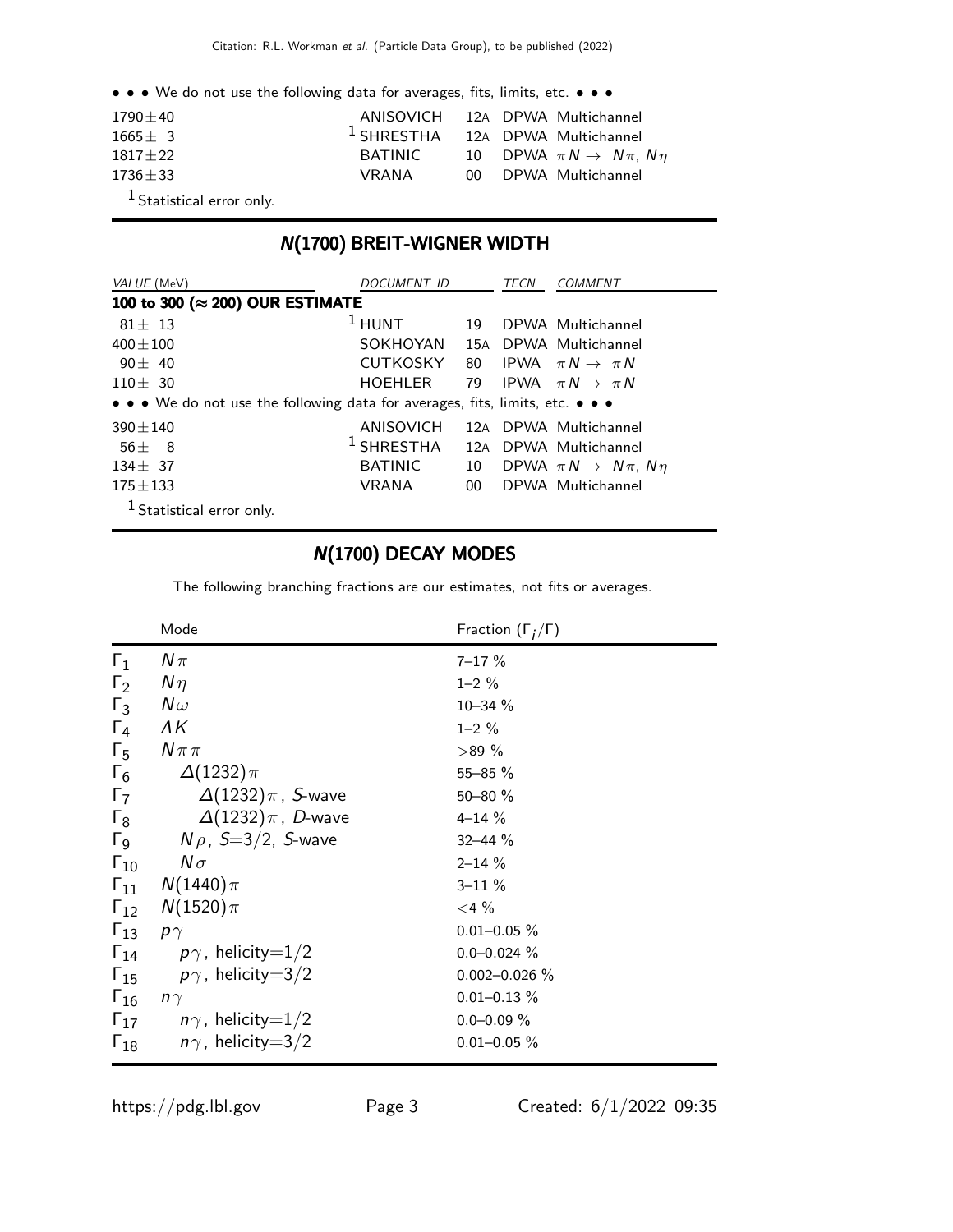# N(1700) BRANCHING RATIOS

| $\Gamma(N\pi)/\Gamma_{\rm total}$                                                                                                    |                         |     |             |                                           | $\Gamma_1/\Gamma$            |
|--------------------------------------------------------------------------------------------------------------------------------------|-------------------------|-----|-------------|-------------------------------------------|------------------------------|
| VALUE(%)                                                                                                                             | DOCUMENT ID             |     | TECN        | <b>COMMENT</b>                            |                              |
| to 17 ( $\approx$ 12) OUR ESTIMATE<br>7                                                                                              |                         |     |             |                                           |                              |
| $3.7 \pm 0.1$                                                                                                                        | $1$ HUNT                | 19  |             | DPWA Multichannel                         |                              |
| $\pm 6$<br>15                                                                                                                        | SOKHOYAN                | 15A |             | DPWA Multichannel                         |                              |
| ±5<br>11                                                                                                                             | <b>CUTKOSKY</b>         | 80  | <b>IPWA</b> | $\pi N \rightarrow \pi N$                 |                              |
| $8 \pm 3$                                                                                                                            | <b>HOEHLER</b>          | 79  | <b>IPWA</b> | $\pi N \rightarrow \pi N$                 |                              |
| • • • We do not use the following data for averages, fits, limits, etc. • • •                                                        |                         |     |             |                                           |                              |
| $12 \pm 5$                                                                                                                           | <b>ANISOVICH</b>        | 12A |             | DPWA Multichannel                         |                              |
| $2.8 \pm 0.5$                                                                                                                        | $1$ SHRESTHA            |     |             | 12A DPWA Multichannel                     |                              |
| 9<br>$\pm 6$                                                                                                                         | <b>BATINIC</b>          | 10  |             | DPWA $\pi N \rightarrow N \pi$ , $N \eta$ |                              |
| 4 $\pm 2$                                                                                                                            | <b>VRANA</b>            | 00  |             | DPWA Multichannel                         |                              |
| <sup>1</sup> Statistical error only.<br>$\Gamma(N\eta)/\Gamma_{\rm total}$                                                           |                         |     |             |                                           | $\Gamma_2/\Gamma$            |
| VALUE(%)                                                                                                                             | DOCUMENT ID             |     | TECN        | <b>COMMENT</b>                            |                              |
| 1-2 % OUR ESTIMATE                                                                                                                   |                         |     |             |                                           |                              |
| $1 \pm 1$                                                                                                                            | MUELLER                 | 20  |             | DPWA Multichannel                         |                              |
| $1.1 \pm 0.6$                                                                                                                        | $1$ HUNT                | 19  |             | DPWA Multichannel                         |                              |
| $\bullet\,\bullet\,\bullet\,$ We do not use the following data for averages, fits, limits, etc. $\bullet\,\bullet\,\bullet\,\bullet$ |                         |     |             |                                           |                              |
| 14 $\pm$ 5                                                                                                                           | <b>BATINIC</b>          | 10  |             | DPWA $\pi N \rightarrow N \pi$ , $N \eta$ |                              |
| $10 \pm 5$                                                                                                                           | <b>THOMA</b>            | 08  |             | DPWA Multichannel                         |                              |
| $0 \pm 1$                                                                                                                            | <b>VRANA</b>            | 00  |             | DPWA Multichannel                         |                              |
| <sup>1</sup> Statistical error only.                                                                                                 |                         |     |             |                                           |                              |
| $\Gamma(N\omega)/\Gamma_{\rm total}$                                                                                                 |                         |     |             |                                           | $\Gamma_3/\Gamma$            |
| VALUE $(\%)$                                                                                                                         | <b>DOCUMENT ID</b>      |     | TECN        | <b>COMMENT</b>                            |                              |
| $22 + 12$                                                                                                                            | <b>DENISENKO</b>        | 16  |             | DPWA Multichannel                         |                              |
| $\Gamma(\Lambda K)/\Gamma_{\rm total}$                                                                                               |                         |     |             |                                           | $\Gamma_4/\Gamma$            |
| <u>VALUE (%)</u><br>1-2 % OUR ESTIMATE                                                                                               | <i>DOCUMENT ID</i>      |     | TECN        | <b>COMMENT</b>                            |                              |
| $1.3 \pm 0.7$                                                                                                                        | $1$ HUNT                | 19  |             | DPWA Multichannel                         |                              |
| <sup>1</sup> Statistical error only.                                                                                                 |                         |     |             |                                           |                              |
|                                                                                                                                      |                         |     |             |                                           |                              |
| $\Gamma(\Delta(1232)\pi$ , S-wave)/ $\Gamma_{\rm total}$                                                                             |                         |     |             |                                           | $\Gamma_7/\Gamma$            |
| VALUE $(\%)$                                                                                                                         | DOCUMENT ID             |     | TECN        | <b>COMMENT</b>                            |                              |
| $11 \pm 8$                                                                                                                           | $1$ HUNT                | 19  |             | DPWA Multichannel                         |                              |
| $65 + 15$                                                                                                                            | SOKHOYAN                |     |             | 15A DPWA Multichannel                     |                              |
| $\bullet\,\bullet\,\bullet\,$ We do not use the following data for averages, fits, limits, etc. $\bullet\,\bullet\,\bullet\,\bullet$ |                         |     |             |                                           |                              |
| $72 + 23$                                                                                                                            | ANISOVICH               |     |             | 12A DPWA Multichannel                     |                              |
| $31 \pm 9$                                                                                                                           | $1$ SHRESTHA            |     |             | 12A DPWA Multichannel                     |                              |
| $11 \pm 1$                                                                                                                           | <b>VRANA</b>            | 00  |             | DPWA Multichannel                         |                              |
| <sup>1</sup> Statistical error only.                                                                                                 |                         |     |             |                                           |                              |
| $\Gamma(\Delta(1232)\pi, D$ -wave)/ $\Gamma_{\text{total}}$<br>VALUE $(\%)$                                                          |                         |     | TECN        | <b>COMMENT</b>                            | $\mathsf{\Gamma_{8}/\Gamma}$ |
| $13 \pm 5$                                                                                                                           | DOCUMENT ID<br>$1$ HUNT | 19  |             | DPWA Multichannel                         |                              |
| $9\pm5$                                                                                                                              | SOKHOYAN                |     |             | 15A DPWA Multichannel                     |                              |
|                                                                                                                                      |                         |     |             |                                           |                              |
| https://pdg.lbl.gov                                                                                                                  | Page 4                  |     |             | Created: $6/1/2022$ 09:35                 |                              |

 $\blacksquare$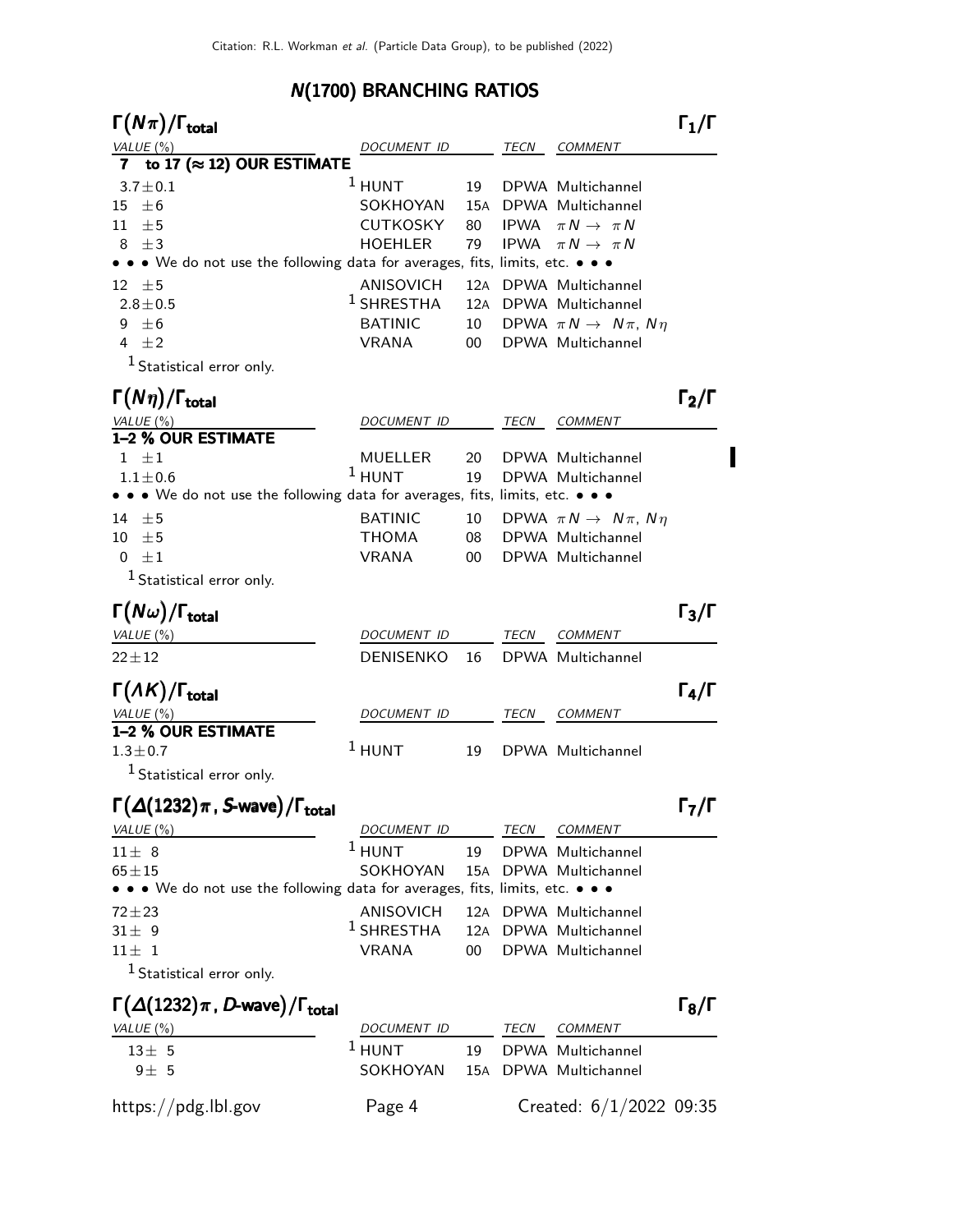• • • We do not use the following data for averages, fits, limits, etc. • • •

| ${<}10$                                                 | ANISOVICH 12A DPWA Multichannel    |  |                      |
|---------------------------------------------------------|------------------------------------|--|----------------------|
| $3+2$                                                   | $1$ SHRESTHA 12A DPWA Multichannel |  |                      |
| $79 + 56$                                               | VRANA                              |  | 00 DPWA Multichannel |
| $\mathbf{1}_{\mathbf{z}}$ , $\mathbf{z}$ , $\mathbf{z}$ |                                    |  |                      |

1 Statistical error only.

| $\Gamma(N\rho, S=3/2, S$ -wave)/ $\Gamma_{\text{total}}$                      |                                             |      |                      | $\Gamma$ 9/Γ |
|-------------------------------------------------------------------------------|---------------------------------------------|------|----------------------|--------------|
| VALUE (%)                                                                     | DOCUMENT ID                                 | TECN | <i>COMMENT</i>       |              |
| $7.5 \pm 3.6$                                                                 | <sup>1</sup> HUNT 19 DPWA Multichannel      |      |                      |              |
| • • • We do not use the following data for averages, fits, limits, etc. • • • |                                             |      |                      |              |
| 38 $\pm 6$                                                                    | <sup>1</sup> SHRESTHA 12A DPWA Multichannel |      |                      |              |
| $7 + 1$                                                                       | VRANA                                       |      | 00 DPWA Multichannel |              |
|                                                                               |                                             |      |                      |              |

1 Statistical error only.

| $\Gamma(N\sigma)/\Gamma_{\rm total}$                                          |                    |     |      |                       | $\Gamma_{10}/\Gamma$ |
|-------------------------------------------------------------------------------|--------------------|-----|------|-----------------------|----------------------|
| VALUE $(\%)$                                                                  | DOCUMENT ID        |     | TECN | <b>COMMENT</b>        |                      |
| $62 \pm 9$                                                                    | $1$ HUNT           | 19  |      | DPWA Multichannel     |                      |
| $8\pm 6$                                                                      | SOKHOYAN           |     |      | 15A DPWA Multichannel |                      |
| • • • We do not use the following data for averages, fits, limits, etc. • • • |                    |     |      |                       |                      |
| $24 \pm 6$                                                                    | $1$ SHRESTHA       | 12A |      | DPWA Multichannel     |                      |
| $18 + 12$                                                                     | <b>THOMA</b>       | 08  |      | DPWA Multichannel     |                      |
| $0 \pm 1$                                                                     | <b>VRANA</b>       | 00  |      | DPWA Multichannel     |                      |
| <sup>1</sup> Statistical error only.                                          |                    |     |      |                       |                      |
| $\Gamma(N(1440)\pi)/\Gamma_{\rm total}$                                       |                    |     |      |                       | $\Gamma_{11}/\Gamma$ |
| VALUE $(\% )$                                                                 | <b>DOCUMENT ID</b> |     | TECN | <b>COMMENT</b>        |                      |
| $7\pm4$                                                                       | SOKHOYAN           |     |      | 15A DPWA Multichannel |                      |
| $\Gamma(N(1520)\pi)/\Gamma_{\rm total}$                                       |                    |     |      |                       | 112/                 |
| VALUE (%)                                                                     | DOCUMENT ID        |     | TECN | <b>COMMENT</b>        |                      |

#### N(1700) PHOTON DECAY AMPLITUDES AT THE POLE

<4 SOKHOYAN 15A DPWA Multichannel

# $N(1700) \rightarrow p\gamma$ , helicity-1/2 amplitude  $A_{1/2}$

| MODULUS (GeV <sup>-1/2</sup> ) PHASE $(^\circ)$ |           | <i>DOCUMENT ID</i>             | <b>TFCN</b> | COMMENT |  |
|-------------------------------------------------|-----------|--------------------------------|-------------|---------|--|
| $0.047 \pm 0.016$                               | $75 + 30$ | SOKHOYAN 15A DPWA Multichannel |             |         |  |

# $N(1700) \rightarrow p\gamma$ , helicity-3/2 amplitude A<sub>3/2</sub>

| MODULUS (GeV $^{-1/2}$ ) PHASE (°) |          | <i>DOCUMENT ID</i> | TFCN | <i>COMMENT</i>          |
|------------------------------------|----------|--------------------|------|-------------------------|
| $-0.041 + 0.014$                   | $0 + 20$ | SOKHOYAN           |      | . 15A DPWA Multichannel |

### N(1700) BREIT-WIGNER PHOTON DECAY AMPLITUDES

|  | $N(1700) \rightarrow p\gamma$ , helicity-1/2 amplitude A <sub>1/2</sub> |  |
|--|-------------------------------------------------------------------------|--|
|--|-------------------------------------------------------------------------|--|

| <i>VALUE</i> (GeV $^{-1/2}$ )          | DOCUMENT ID                                 | TECN | COMMENT                   |
|----------------------------------------|---------------------------------------------|------|---------------------------|
| $0.032 \pm 0.005$<br>$0.041 \pm 0.017$ | $1$ HUNT<br>ANISOVICH 12A DPWA Multichannel |      | 19 DPWA Multichannel      |
| https://pdg.lbl.gov                    | Page 5                                      |      | Created: $6/1/2022$ 09:35 |